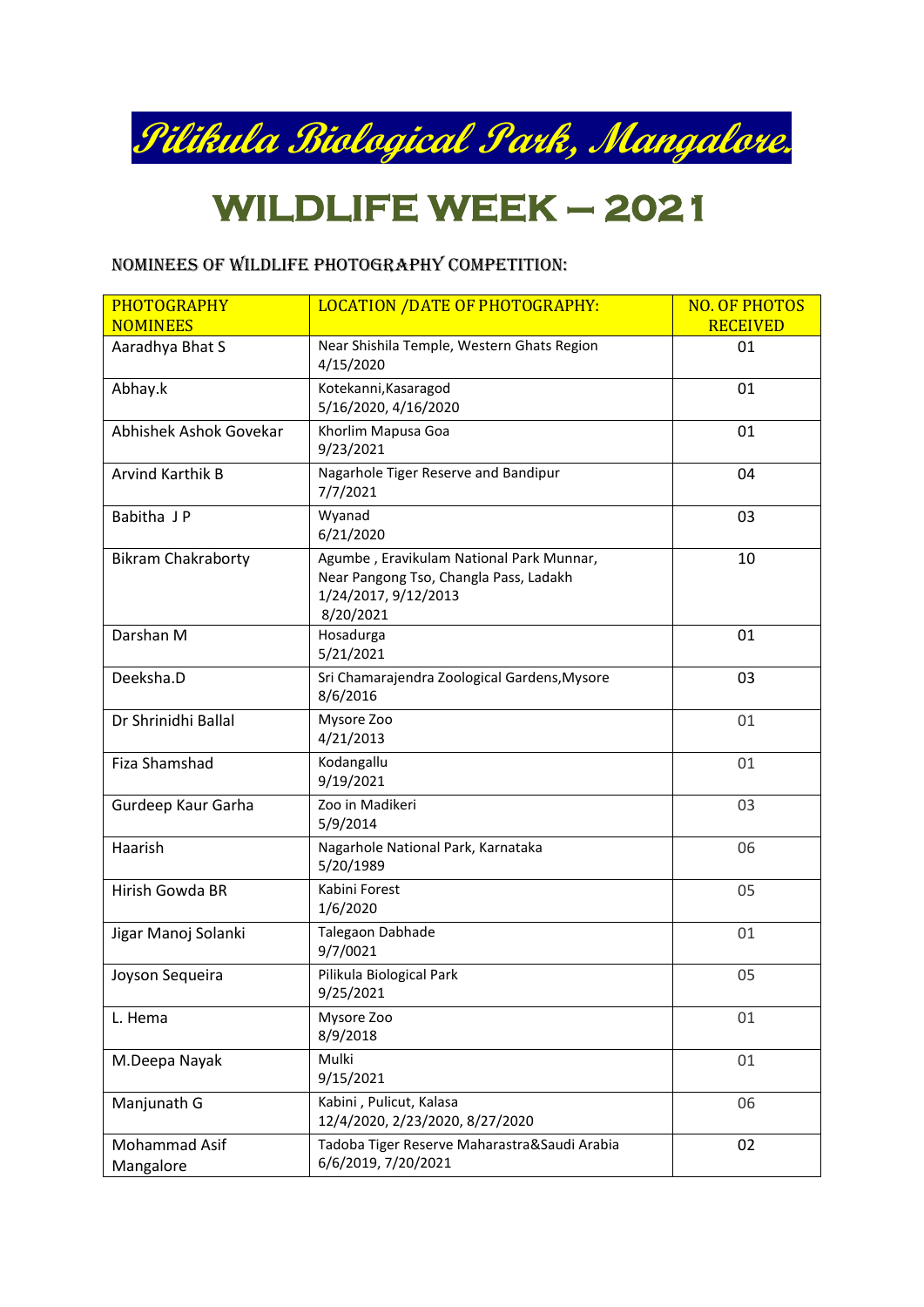| Naveen Kumar              | Theerthahalli<br>9/16/2021                                                                 | 03 |
|---------------------------|--------------------------------------------------------------------------------------------|----|
| Nishan Glen Monteiro      | Pillikula Zoo, Mangalore<br>4/23/2019                                                      | 03 |
| Nithesh A. Monteiro       | Nehru Zoological Park, Hyderabad<br>2/9/2020                                               | 03 |
| Prakyath Bhandary         | Pilikula Biological Park<br>7/1/2019                                                       | 01 |
| Prasad Jathan             | <b>Bandipur National Park</b><br>4/16/2018                                                 | 02 |
| Pruthveesh DS             | Puttur<br>9/22/2021                                                                        | 01 |
| Purna Teja                | Western Ghats, Shiradi<br>8/21/2021                                                        | 01 |
| Raghav S                  | Ranganathittu Bird Sanctuary<br>11/12/2020                                                 | 05 |
| Rajath P                  | Nelamangala, Bengaluru<br>4/7/2021                                                         | 01 |
| Rishima Attavar           | Padil, Mangalore.<br>2/5/2021, 9/30/2021, 2/27/2021                                        | 04 |
| Roshan Kamath             | Jokatte, Mangalore<br>12/30/2019                                                           | 01 |
| Saanvi N                  | Sri Chamarajendra Zoological gardens Mysore<br>8/6/2016                                    | 03 |
| Sanian Mario D'Souza      | Pilikula Biological Park<br>9/25/2021                                                      | 05 |
| Shilpashree K S           | Agumbe, Udupi<br>11/22/2019, 8/6/2020                                                      | 07 |
| Shashi Priya M            | Southwick Zoo, RI( USA)<br>Sankolige, Mangalore, Karnataka(India)<br>4/16/2017, 11/29/2020 | 03 |
| Shravya Padival           | Pilikula Biological Park<br>9/28/2021                                                      | 05 |
| Subramanyam Pratapa       | Nagarhole tiger reserve<br>2/27/2021                                                       | 01 |
| Sujeesh                   | Kasaragod<br>8/13/2020                                                                     | 01 |
| Sujit Kumar Panda         | Vizag zoo<br>8/27/2021                                                                     | 01 |
| Supriya A V               | Mysuru Zoo<br>3/29/1986                                                                    | 05 |
| Vaishak.S                 | Karinja Forest, Bantwal<br>10/2/2020                                                       | 01 |
| <b>Veekshith K Nisarg</b> | Kodangal, Moodubidri.<br>8/12/2021                                                         | 02 |
| Yashas Vishwanath         | Mangaluru<br>9/26/2021                                                                     | 01 |
| Yathin P Y                | Nagarahole National Park<br>10/13/2020                                                     | 01 |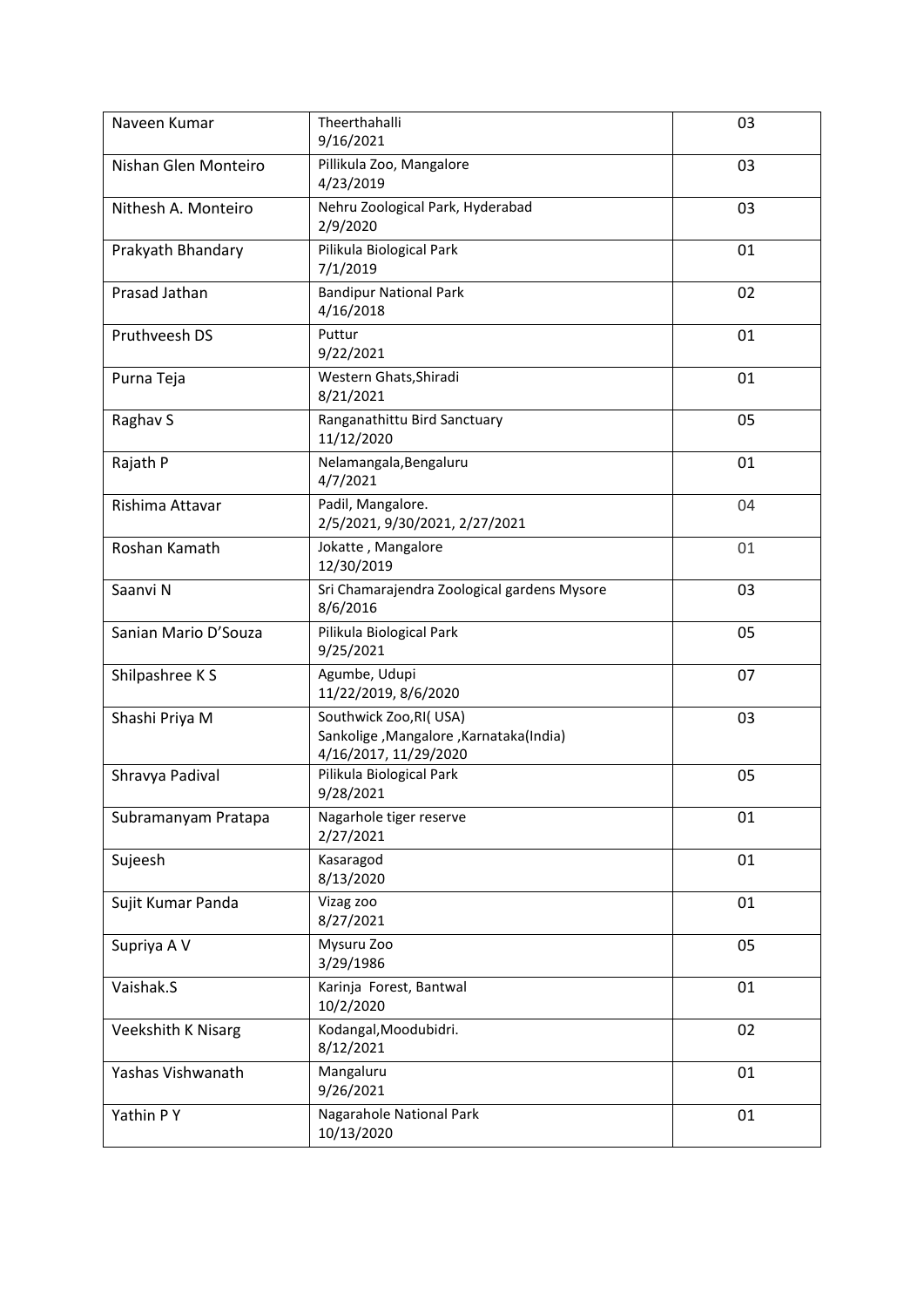

#### NOMINATED ENTRIES FOR Essay writing:

| <b>NOMINEE</b>                | <b>CATEGORY</b>             | <b>STUDYING INSTITUTION</b>                              |
|-------------------------------|-----------------------------|----------------------------------------------------------|
| Akshitha Chelladurai          | Highschool-8 <sup>th</sup>  | Sri Chaitanya Techno School, Mangalore                   |
| Amrutha                       | Highschool-10 <sup>th</sup> | G M Vidyaniketan Public School, Brahmavar                |
| Ankith J Shetty               | Highschool-10 <sup>th</sup> | <b>GHS Kalmanja</b>                                      |
| Annica Stuthi                 | Highschool-10 <sup>th</sup> | G M Vidyaniketan Public School, Brahmavar                |
| Anya Acharya                  | Highschool-8 <sup>th</sup>  | Dr. M Ramanna Shetty Memorial EnglishMedium HighSchool   |
| Ashish M Rao                  | Highschool-10 <sup>th</sup> | Shubhodaya Vidyalaya, Vamanjoor, Mangalore               |
| Asiya Mushreefa               | Highschool-10 <sup>th</sup> | <b>B.M High School, Ullal</b>                            |
| Chirag                        | Highschool-8 <sup>th</sup>  | Dr.MRSM.English Medium High School                       |
| <b>Daniel Steve Fernandes</b> | Highschool-8 <sup>th</sup>  | Cambridge School, Mangalore                              |
| Deeksha.D                     | College                     | Srinivas Institute Of Technology , Valachil              |
| Deeptanshu S                  | Highschool-8 <sup>th</sup>  | Sharada Vidyanikethana Public School                     |
| Devanandha Saijush            | Highschool-8 <sup>th</sup>  | Dr.MRSM.English Medium High School                       |
| Gowtham                       | College                     | Government PU College, Siddakatte, Bantwal               |
| Greeshma C. Poojary           | College                     | AJ Institute of Engineering And Technology, Mangalore.   |
| H. Bhuvan Kumar               | Highschool-8 <sup>th</sup>  | Dr. Mundkur Ramanna Shetty Memorial EngMed HighSchool    |
| Kathyayini Prabhu             | Highschool-10 <sup>th</sup> | G M Vidyaniketan Public School, Brahmavar                |
| Kshitij C.Poojary             | Highschool-10 <sup>th</sup> | Delhi Public School, MRPL, Kuthethoor, Mangalore         |
| Neeral Naveen                 | Highschool-8 <sup>th</sup>  | Dr. MRSM English Medium High School, Kinnigoli           |
| Neha P                        | Highschool-8 <sup>th</sup>  | Dr.MRSM.English Medium High School                       |
| Nikhil                        | Highschool-9 <sup>th</sup>  | Trinity Central School, Perampalli, Udupi                |
| Nireeksha Jogi                | Highschool-10 <sup>th</sup> | Government High School, Polali                           |
| Priya Parvathi                | Highschool-9 <sup>th</sup>  | Vivekananda English Medium School, Puttur                |
| Raksha K. Borkar              | College                     | NMAMIT, Nitte                                            |
| Rashmi Yadav K                | College                     | S.D.M. College (Autonomous), Ujire, Belthangady Tq, D.K. |
| Sacchidananda                 | Highschool-10 <sup>th</sup> | GHS Kalmanja                                             |
| Sharavi                       | Highschool-10 <sup>th</sup> | <b>B.M High School, Ullal</b>                            |
| Shilpa                        | Highschool-10 <sup>th</sup> | <b>GHS Kalmanja</b>                                      |
| Shreya P                      | Highschool-9 <sup>th</sup>  | Vivekananda English Medium School, Puttur                |
| Shridevi K                    | College                     | St Philomena College, Puttur D.K                         |
| Smitha Harish                 | Highschool-10 <sup>th</sup> | Delhi Public School MRPL Mangalore                       |
| <b>Stuti S Shetty</b>         | Highschool-8 <sup>th</sup>  | Dr. MRSM English Medium High School, Kinnigoli           |
| Sumedha K                     | Highschool-8 <sup>th</sup>  | Shubhodaya Vidyalaya, Moodushedde, Vamanjoor             |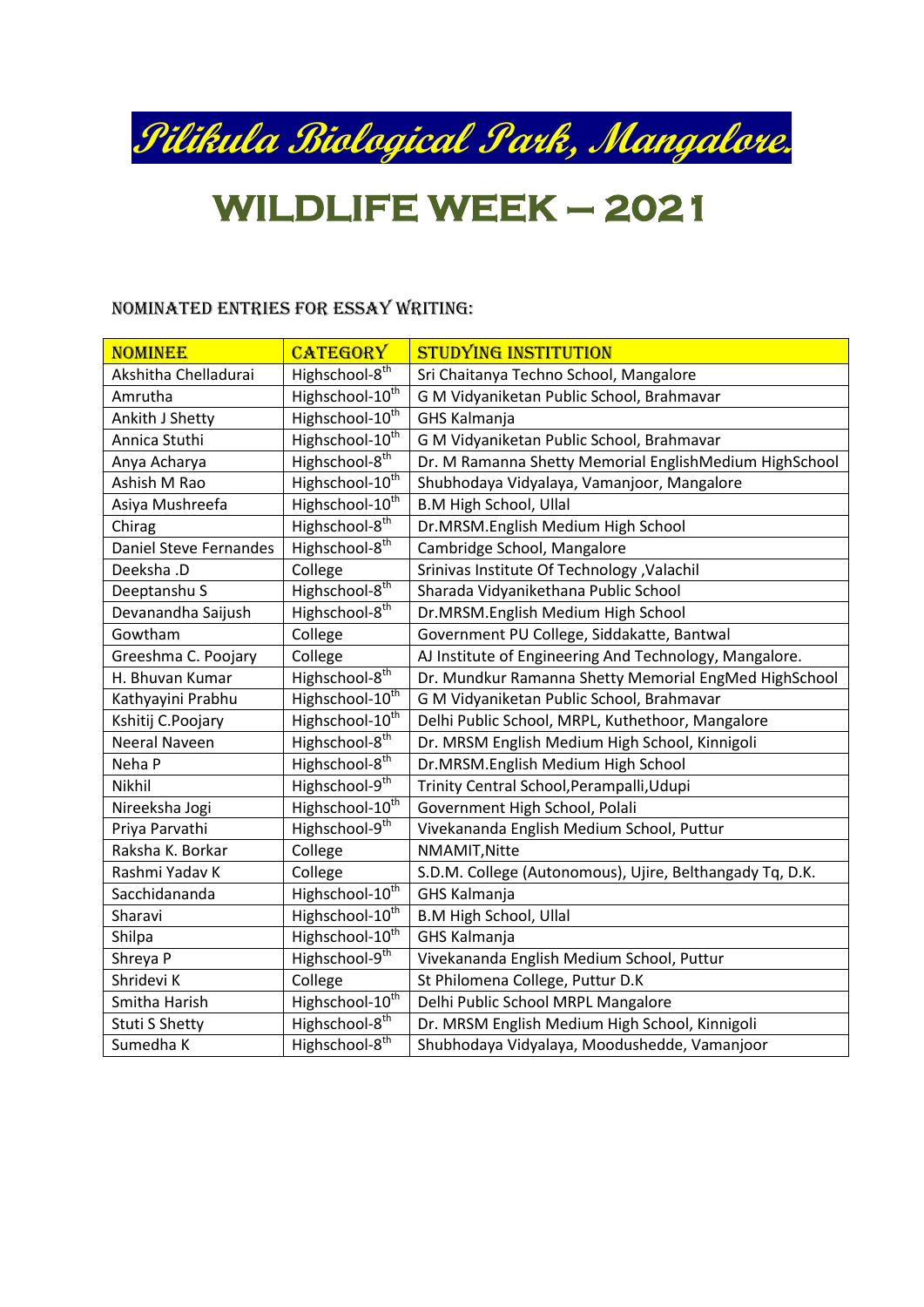

#### NOMINATED ENTRIES FOR Drawing/painting:

| <b>NOMINEE</b>            | <b>CATEGORY</b> | <b>STUDYING INSTITUTION</b>                        |
|---------------------------|-----------------|----------------------------------------------------|
| Aadithya Chekkemane       | Third           | Sharada Vidyanikethana Public School, Talapady     |
| Aahana                    | Ninth           | GM Vidyanikethan Public School Brahmavar           |
| Aaradhya Bhat S           | Second          | Sharada Vidyanikethana Public School               |
| Aaroosh R Shettigar       | Sixth           | Dr M Ramanna Shetty Memorial English Medium School |
| Aarushi Anant Bhatt       | Second          | Sharada Vidyaniketana Public School                |
| Aarush K.A                | Second          | Vivekananda CBSE English Medium School             |
| Abheeshta Krishna         | First           | Sharada Vidyanikethana Public School               |
| Abhinav Bangera           | Second          | SVS Temple English Medium School Bantwal           |
| Adhya P Shetty            | <b>Third</b>    | Dr. M. Ramanna Shetty Memorial Eng Med High School |
| Adiya                     | Eighth          | GM Vidyanikethan Public School Brahmavar           |
| Advika N                  | U.K.G           | Vivekananda CBSE School                            |
| Advik Sadashiva Shettigar | Fourth          | GM Vidyanikethan Public School Brahmavar           |
| <b>Advitha Shetty</b>     | Sixth           | Dr. M. Ramanna Shetty Memorial Eng Med High School |
| Aghastya                  | L.K.G           | Vivekanada CBSE English Medium School              |
| Ahamed Atif Rehman        | Sixth           | Dr. M. Ramanna Shetty Memorial Eng Med High School |
| Ahana Shetty              | Fourth          | St. Theresa's School, Mangalore                    |
| Ajith S.Kamath            | Fifth           | Sri Vyasa Maharishi Vidya Peetha, Kilpady, Mulki   |
| Akarsh                    | Sixth           | GM Vidyanikethan Public School Brahmavar           |
| Akshata G                 | College         | Yenepoya Institute of Technology, Moodbidri        |
| Akshitha Chelladurai      | Eighth          | Sri Chaitanya Techno School                        |
| Anagha.K                  | Ninth           | Vivekananda English Medium School                  |
| Ananth A Rao              | Eighth          | GM Vidyanikethan Public School Brahmavar           |
| Ananya. P. Padmashali     | Sixth           | Dr.M .Ramanna Shetty Memorial Eng Med High School  |
| Anika                     | Fourth          | Dr.MRSM English Medium High school                 |
| Aniketh V Bhat            | U.K.G           | Vivekananda Central School, Puttur                 |
| Ankitha J Bangera         | Fifth           | Dr.M.R.S.M English Medium High School              |
| Annika.J                  | Fourth          | Dr.M Ramanna Shetty Memorial Eng Med High School   |
| Anoop A                   | Tenth           | School                                             |
| Anoosha K Bhatt           | Fourth          | Canara High School-CBSE                            |
| Anvay Acharya             | Fourth          | School                                             |
| Anveeksha                 | Ninth           | Government High School Kenjar                      |
| Anvisha                   | Sixth           | Shubhodaya Vidyalaya Mudushedde                    |
| Anvitha Punaroor          | Sixth           | Dr MRSM English Medium School                      |
| Arnav Prabhu              | Second          | Amrita Vidyalayam                                  |
| Arnav Sadashiva Shettigar | Fourth          | GM Vidyanikethan Public School Brahmavar           |
| Arohi                     | Second          | Sharada Vidyanikethana Public School               |
| Arohi Yashavanth          | Fourth          | Vivekananda English Medium School                  |
| Arshya Rai                | Fifth           | Sharada Vidyaniketana Public School Talapady       |
| Aryahi Jain               | Third           | Mount Carmel Central School                        |
| Aryan Naveen Shetty       | Fourth          | Dr MRSM English Medium School                      |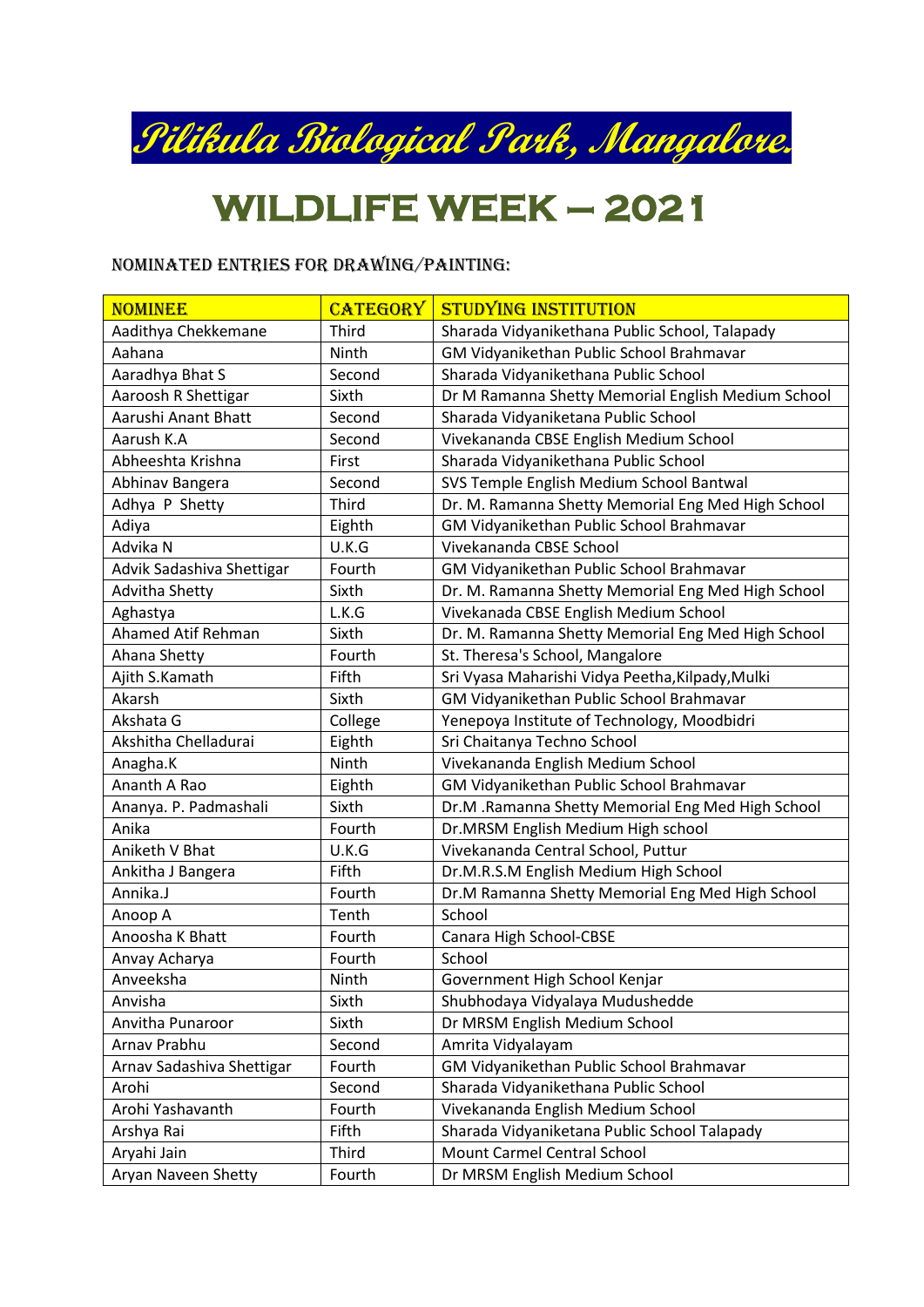| Ashika S             | Sixth            | ST. Mary's School, Laila, Belthangady                               |
|----------------------|------------------|---------------------------------------------------------------------|
| Ashish M Rao         | Tenth            | Shubhodaya Vidyalaya                                                |
| Ashith H R           | Fourth           | Dr.MRSM English Medium Highschool Tapovan Thokur                    |
| Ashutosh             | Eighth           | <b>Trinity Central School</b>                                       |
| Athmika C S          | Fourth           | Avemaria H.P.S.Pajeer                                               |
| Avani SV             | Fifth            | Vivekananda English Medium School                                   |
| Ayishath Suhana      | Sixth            | GHPS.Uchilagudde,Someshwar                                          |
| <b>Bashahira</b>     | Sixth            | GHPS .Uchilagudde Someshwar.                                        |
| B.Divyadharshini     | <b>Third</b>     | Chinmaya Vidyalaya                                                  |
| Bhargava             | Ninth            | Sharada Vidyanikethana Public School                                |
| Bhargav S Rai        | Fifth            | Ambika Vidyalaya Puttur                                             |
| Charithra            | Sixth            | GM Vidyanikethan Public School Brahmavar                            |
| Charutha S           | Seventh          | GM Vidyanikethan Public School Brahmavar                            |
| Chetan Rao B         | Sixth            | Sharada Vidyalaya                                                   |
| Chinmayi             | First            | Vivekananda Primary School Puttur                                   |
| Chinthan.P           | Sixth            | Vivekananda English Medium School Puttur.                           |
| Chirag.D.Gowda       | Eighth           | Vivekananda English Medium school                                   |
| Chiranth N M         | Ninth            | Sharada Vidyanikethana Public School                                |
| Clarissa Philip      | Tenth            | <b>Trinity Central School</b>                                       |
| Daivik.H.Bhat        | First            | Sharadha Vidyanikethana Public School, Talapady                     |
| Daksha Y Shetty      | Sixth            | GM Vidyanikethan Public School Brahmavar                            |
| Darbe Himanshu Nayak | Sixth            | <b>Mount Carmel Central School</b>                                  |
| Darsh                | Fifth            |                                                                     |
| Datta Balaji         |                  | Dr. MRSM English Medium School<br>Vivekananda English Medium School |
| Deepashree           | Eighth           |                                                                     |
|                      | College<br>Tenth | St.Philomena College Puttur                                         |
| Deepika              |                  | Rosa Mystica High School                                            |
| Deepika Bhat         | Eighth           | St.Cecilys English High School Udupi                                |
| Deepthi. P. S        | Sixth            | GM Vidyanikethan Public School Brahmavar                            |
| Deivik Rai           | Eighth           | Vivekananda English Medium School Tenkila Puttur                    |
| Dhanvi Kunder        | Seventh          | GM Vidyanikethan Public School Brahmavar                            |
| Dhanvi U Poojarya    | Sixth            | GM Vidyanikethan Public School Brahmavar                            |
| Dhanvi Y             | Ninth            | GM Vidyanikethan Public School Brahmavar                            |
| Dhanwin Sujaga       | Seventh          | St Philomena English Medium School Puttur                           |
| Dhavan .N Shetty     | Fourth           | Dr.M Ramanna Shetty Memorial Eng Med High School                    |
| Dhruthi              | Sixth            | GM Vidyanikethan Public School Brahmavar                            |
| Dhruvi S Rai         | Third            | Vivekananda Central School Neharunagar Puttur                       |
| Diganth J Shetty     | Seventh          | Raj Academy CBSE Ganjimat                                           |
| Diharsha             | Seventh          | Vivekananda English Medium School Tenkila Puttur                    |
| Disha Mohan          | First            | Sharada Vidyanikethana Public School                                |
| Dishika              | Sixth            | GM Vidyanikethan Public School Brahmavar                            |
| Divya Padiyar        | Fifth            | GM Vidyanikethan Public School Brahmavar                            |
| Diwakar K Nadagoudar | Ninth            | Sharada Vidyanikethana Public School, Mangaluru                     |
| Diya                 | Sixth            | GM Vidyanikethan Public School Brahmavar                            |
| Diya Sukesh          | First            | Sharada Vidyanikethana Public School                                |
| Dripta Biswas        | Second           | <b>DPS MRPL</b>                                                     |
| Drithi. S            | Sixth            | G. M Vidyaniketan Public School, Brahmavar Udupi                    |
| Drusti Shetty        | Sixth            | GM Vidyanikethan Public School Brahmavar                            |
| Fathimath Hafeena    | Tenth            | <b>GPUC Bettampady</b>                                              |
| Fathimath Safwana    | Tenth            | <b>GPUC Bettampady</b>                                              |
| Fathima Amna         | First            | GHPS.Uchilagudde,Someshwar                                          |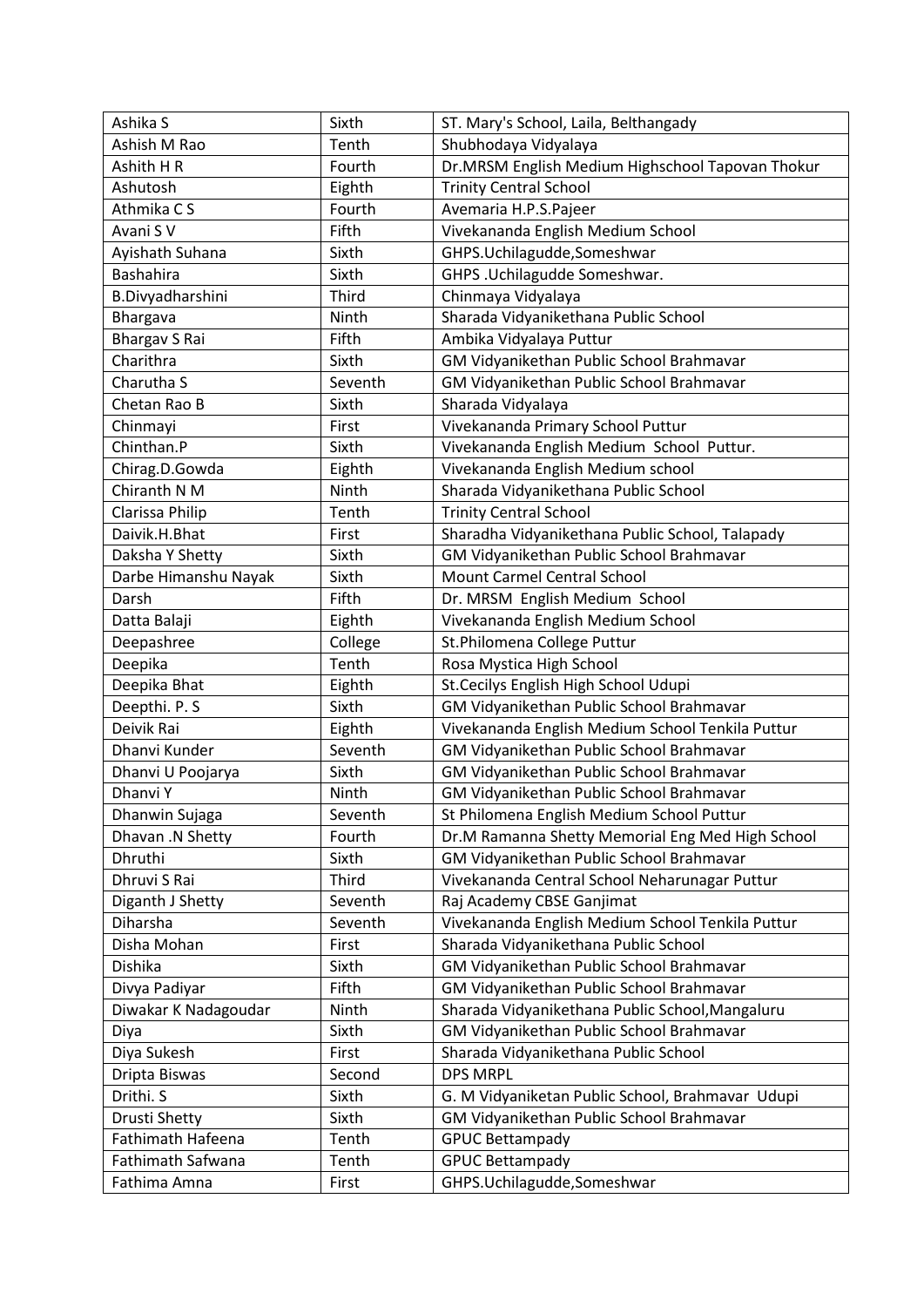| Fathima Amra               | First   | GHPS.Uchilagudde,Someshwar                            |
|----------------------------|---------|-------------------------------------------------------|
| Gowrav.V.Kundar            | Sixth   | <b>Trinity Central School</b>                         |
| Grace Macheline D'Silva    | Sixth   | GM Vidyanikethan Public School Brahmavar              |
| Gurukiran D                | Eighth  | <b>GPUC Bettampady</b>                                |
| Hanan                      | Second  | <b>GHPS Uchilagudde</b>                               |
| Harsha                     | Ninth   | Government High School Kenjar                         |
| Harshitha.K.B              | First   | GM Vidyanikethan Public School Brahmavar              |
| Hrudya Bhat K              | First   | Vivekananda Central (CBSE) School                     |
| Ishitha U Shetty           | Eighth  | GM Vidyanikethan Public School Brahmavar              |
| Ishree Shetty              | Sixth   | Dr M Ramanna Shetty Memorial Eng Med High School      |
| Jagruthi                   | Sixth   | GM Vidyanikethan Public School Brahmavar              |
| Janani Prabhu              | Tenth   | Sri Ramakrishna High School Puttur                    |
| Janvith                    | Second  | DPS MRPL Mangalore                                    |
| Janya C Suvarna            | Fifth   | <b>DPS MRPL Mangalore</b>                             |
| Jianna D'Mello             | Third   | St Theresa's Bendur, Mangalore                        |
| Jitvin. M. Salian          | Fifth   | <b>Trinity Central School Perampally</b>              |
| Johnson Joy                | College | St. Aloysius Degree College                           |
| Kathija Shafa              | Sixth   | GHPS.Uchilagudde,Someshwar                            |
| Kedaar Pai                 | Fifth   | Dr MRSM School                                        |
| K.Prathista.Shet           | Eighth  | Vidyodaya Public School, Udupi                        |
| Krithika G R               | First   | St Gerosa School                                      |
| Krithika S Poojary         | Third   | Dr M Ramanna Shetty Memorial Eng Med High School      |
| KshipraGayathri Bonanthaya | L.K.G   | Vivekananda CBSE School                               |
| K Tanvee Shenoy            | Ninth   | Swami Vivekananda English Medium School               |
| Lavanya. D                 | Eighth  | Saint Philomena High School Darbe                     |
| Likhitha                   | Sixth   | GM Vidyanikethan Public School Brahmavar              |
| LishaPhilominaMascarenhas  | Fourth  | Delhi Public School, MRPL, Mangalore                  |
| Lohithkumar                | Eighth  | <b>GPUC Bettampady</b>                                |
| Mahima P Acharya           | Ninth   | Vivekananda English Medium School Tenkila, Puttur     |
| Manvita Sankeshwari        | U.K.G   | Delhi Public School MRPL Mangalore                    |
| Maulya S Shetty            | Sixth   | Sharada Vidya Niketan Public School, Talapady         |
| Medini Bhat                | Seventh | Madhava Kripa School Manipal                          |
| Melroy Lobo                | College | Alvas College Moodabidri                              |
| Mohammad Aabish Abdulla    | First   | D.K.Z.P.Higher Primary School Uchilagudde             |
| Mohammad Dawood            | Fourth  | <b>Trinity Central School</b>                         |
| Mohammad Riyan Ummar       | Sixth   | Dr.M.Ramanna Shetty Memorial Eng Med High School      |
| <b>Mohammed Daniyal</b>    | Seventh | GM Vidyanikethan Public School Brahmavar              |
| Mohammed Zahid             | Seventh | GM Vidyanikethan Public School Brahmavar              |
| Mokshith Suresh            | Tenth   | Delhi Public School, MRPL                             |
| Muzaina                    | Sixth   | GHPS .Uchilagudde,Someshwar                           |
| Mythri                     | Seventh | GM Vidyanikethan Public School Brahmavar              |
| Naija R Hegde              | Eighth  | GM Vidyanikethan Public School Brahmavar              |
| Navdeep S                  | Third   | Sharada Vidyanikethana Public school                  |
| Nidhi                      | Fifth   | MRSM English Medium High School                       |
| Nidhi Sudarshan            | First   | Sharada Vidyanikethana Public School                  |
| Nidhi Suvarna              | Sixth   | Sharadha Vidhyanikethana                              |
| Nikhil                     | Ninth   | Trinity Central School, Perampalli, Udupi             |
| Nikhil Varma B K           | Fourth  | Vivekananda English Medium School                     |
| Nilishka Kalpane           | Sixth   | Vivekananda English Medium School Tenkila Puttur      |
| Nishka Suvarna             | Fourth  | Sri Sri Ravishankar Vidya Mandir, Konchady, Mangalore |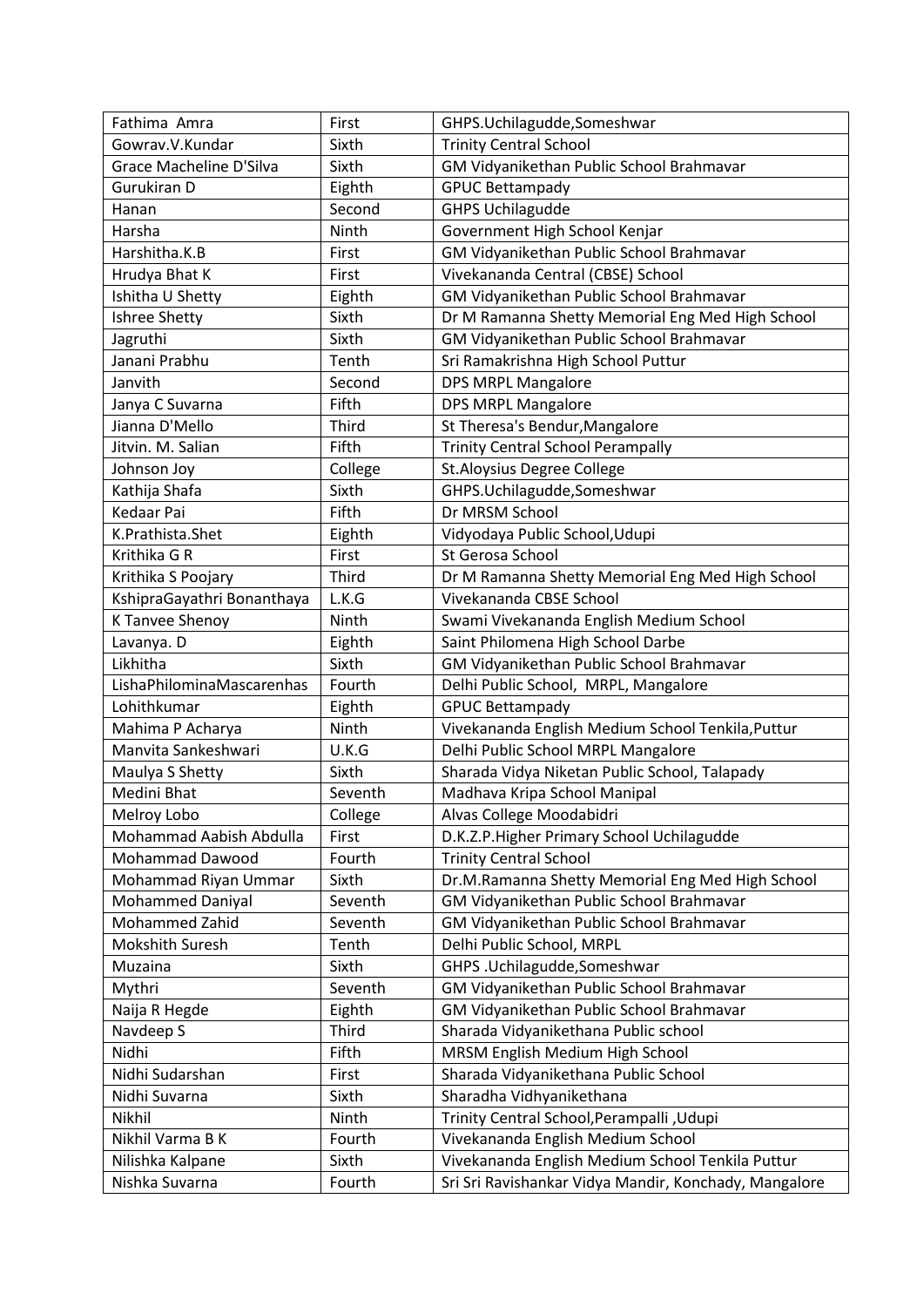| Nithin Kumar K           | Tenth        | <b>GPUC Bettampady</b>                               |
|--------------------------|--------------|------------------------------------------------------|
| Niveditha Padiyar        | Seventh      | GM Vidyanikethan Public School Brahmavar             |
| Ojasvi                   | Ninth        | St. Aloysius English Medium School Urva Mangalore    |
| Panchami S               | Sixth        | GM Vidyanikethan Public School Brahmavar             |
| Parin G Prasad           | Ninth        | Sharada Vidyanikethana Public School                 |
| Parinitha Shettigar      | First        | Dr. Ramanna Shetty Memorial Eng. Med. High School.   |
| Pavani K Shetty          | Fourth       | Dr. Ramanna Shetty Memorial Eng. Med. High School.   |
| Poorvi                   | Sixth        | GM Vidyanikethan Public School Brahmavar             |
| Pradyumna Shetty         | Sixth        | Sharada Vidyaniketana Public School                  |
| Pradyun Pakkala          | Third        | Sharada Vidyanikethana Public School, Talapady       |
| Pramukha. S              | Eighth       | Sharada Vidyalaya , Kodiyalbail, Mangalore.          |
| Pranamya K               | Seventh      | Dr.M.R.S.M. English Medium High School               |
| Pranamya.N               | Eighth       | <b>MSCHSS Perdala Neerchal</b>                       |
| Pranathi.N               | Fourth       | <b>MSCALPS Perdala Neerchal</b>                      |
| Pranathi S Shetty        | Sixth        | GM Vidyanikethan Public School Brahmavar             |
| Pranav Krishna R.K       | Tenth        | Kendriya Vidyalaya No 2, Kasaragod                   |
| Prarthana                | Fifth        | Dr. M. Ramanna Shetty Memorial Eng Med High School   |
| Prasthuthi TP            | First        | Vivekananda CBSE School Puttur                       |
| Prateek P Suvarna        | <b>Third</b> | Dr. M Ramanna Shetty Memorial Eng Med High School    |
| Pratiksha Deepti U       | Fourth       | Vivekananda English Medium School                    |
| Preetham K Gowda         | Ninth        | Sharada Vidyanikethana Public School                 |
| Prithvi                  | Fifth        | Vivekananda English Medium School                    |
| Puneeth Gowda D          | Ninth        | <b>SVPS Talapady</b>                                 |
| Rachitha                 | Sixth        | Sharadha School Kolya                                |
| Rajaneesh                | Sixth        | GM Vidyanikethan Public School Brahmavar             |
| Raksha.K.                | Fourth       | Shubhodaya Vidyalaya, Shivanagara, Vamanjoor         |
| Raksha. U                | Eighth       | Canara Higher Primary School Urva Mangalore          |
| Ramangoud Patil          | Eighth       | Sharada Vidyanikethana Public School                 |
| Risha Rai                | Fourth       | Sharada Vidyanikethana Public School                 |
| Rishika                  | College      | AJ Institute of Engineering and Technology Mangalore |
| Rishik R Rai             | First        | Sharada Vidyanikethana Public School                 |
| Rithashree               | Eighth       | <b>GPUC Bettampady</b>                               |
| Rithiksha                | Seventh      | GM Vidyanikethan Public School Brahmavar             |
| Rithya Raghavendra Sanil | Sixth        | Dr.M.R.S.M English Medium High School Thokur         |
| Rutwik Rai               | Sixth        | Dr MRSM English Medium High School                   |
| Saachi K                 | Third        | Ladyhill Primary School                              |
| Saanchi Shetty           | Fourth       | Dr. MRSM Eng Med High School, Thokur, Mangalore      |
| Saanvi. Mukhesha Kotian  | Third        | Dr.M Ramanna Shetty Memorial Eng Med High School     |
| Saanvi N                 | Fifth        | School                                               |
| Saanvi N Holla           | Ninth        | School                                               |
| Saathvi                  | Fifth        | Dr M Ramanna Shetty Memorial Eng Med High School     |
| Sacchidananda.M.         | Sixth        | School                                               |
| Sagarika P               | First        | Sharada Vidyanikethana Public School                 |
| Sahan KL                 | Ninth        | Vivekananda English Medium School                    |
| Sajal Jain               | Ninth        | Agra Public School                                   |
| Sakshi Christina Karkada | Seventh      | St Aloysius Gonzaga School, Mangaluru                |
| Samanvi                  | Seventh      | Vivekanand English Medium School                     |
| Samanvitha Bhat A        | Fourth       | Sharada Vidyanikethana Public School                 |
| Samarth                  | Sixth        | GM Vidyanikethan Public School Brahmavar             |
| Samruddhi.P.R            | Fourth       | Vivekananda English Medium School Tenkila Puttur     |
|                          |              |                                                      |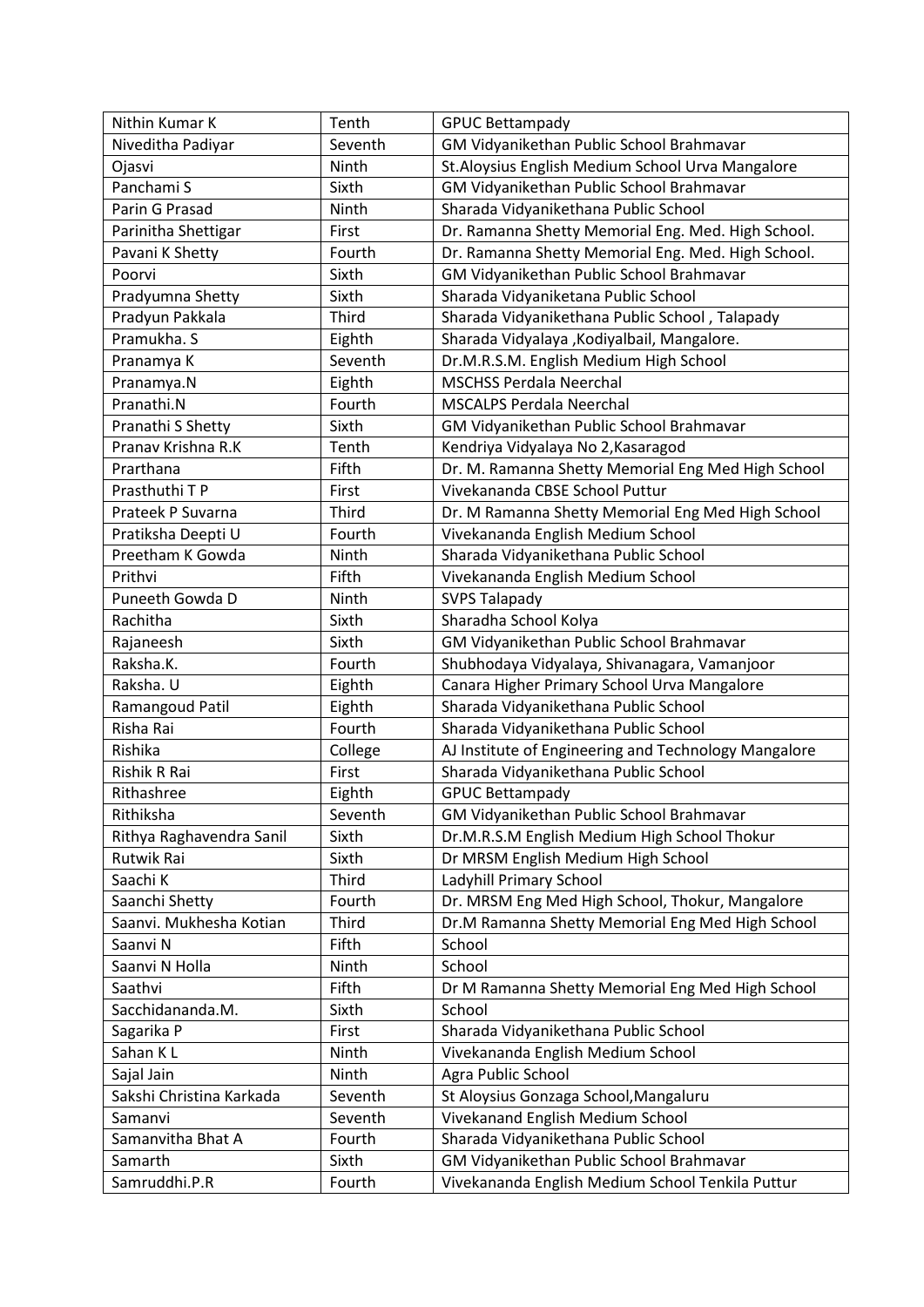| Sandesh.K.<br>Sixth<br>Shubhodaya Vidyalaya, Shivanagara, Vamanjoor<br>Fifth<br>Gurukripa Central School Ballyottu Hosmar<br>Sanidhya Rao<br>Sanika Aisha Begum<br>Seventh<br>GM Vidyanikethan Public School Brahmavar<br>Sanvi. B. Ballal<br><b>Fifth</b><br>Mukunda Kripa English Medium Higher Primary School<br>Vivekananda English Medium School Tenkila Puttur D K<br>Sanvi P<br>Sixth<br>Sanvi S<br>Fifth<br>Vivekananda English Medium School Tenkila Puttur<br>Senona Aurel Pinto<br><b>Fifth</b><br><b>Mount Carmel Central School</b><br>Vivekananda English Medium School, Tenkila, Puttur<br>Shailesh.D.Gowda<br>Sixth<br>Sharada Vidyanikethana Public School<br>Shalya Kaikure<br>Eighth<br>Shanvi<br>Fifth<br>School<br>Shivani<br>Ninth<br>Sarkari Prouda Shale Kinjar<br>School<br>Shlokh Shetty<br>First<br>G M Vidyaniketan Public School Brahmavar, Udupi<br>Sharanya Bhat<br>Tenth<br>Shravya D Bhat<br>Sixth<br>Canara High School CBSE<br>Vivekananda English Medium School, Tenkila, Puttur<br>Shravya.D.Gowda<br>Eighth<br>Shreema UR<br>Vivekananda Central School<br>L.K.G<br>Fifth<br>Vivekananda English Medium School Tenkila Puttur<br>Shreeraksha.K<br>Third<br>Dr. MRSM Eng Med High School, Tapovana, Thokur<br>Shreeya B S<br>Shreha H Amin<br>Sharada PU College<br>College<br>Shreshta S Naik<br>Seventh<br>GM Vidyanikethan Public School Brahmavar<br>Sixth<br>GM Vidyanikethan Public School Brahmavar<br>Shreyatha<br>Shrisha Kini<br>Priyadarshini Montessori<br>L.K.G<br>Third<br>Sharadha Vidyanikethana Public School, Talapady<br>Siddanth R Ballal<br>Siddhartha V<br>Tenth<br><b>GPUC Bettampady</b><br><b>GPUC Bettampady</b><br>Sinchana<br>Ninth<br>S. M. Dharshan<br>Vivekananda English Medium School<br>Eighth<br>P.K Roy Memorial College, Dhanbad, Jharkhand<br>Sourav Bhowmick<br>College<br>Vivekananda English Medium School Tenkila Puttur<br>Fifth<br>Srishti Y<br><b>Fifth</b><br>SBOA School & Junior College<br>S. Thiyakshwa<br>Sudhamshu K<br>Shubhodaya Vidyalaya, Moodushedde, Vamanjoor<br>Fourth<br>Suhani B Shettigar<br>Dr M.Ramanna Shetty Memorial Eng Med High School<br>Eighth<br>Sumedha K<br>Eighth<br>Shubhodaya Vidyalaya, Moodushedde, Vamanoor<br>Third<br>Saraswatisisu Mandir<br>Susrita Choudhary<br>Suyog B Bhatkallar<br>Fifth<br><b>Trinity Central School</b><br>Swara<br>Fifth<br>DPS MRPL, Mangalore<br>Fifth<br>Sharada Vidyanikethana<br>Swasthi Bhat<br>Swasthik.B.S<br>Ninth<br><b>Trinity Central School</b><br>Syna Madiha<br>GM Vidyanikethan Public School Brahmavar<br>Seventh<br>Tejas Chandra Sateesh<br>Sixth<br>Mount Carmel Central School<br>L.K.G<br>Mount Carmel Central School<br>Tejormayi S<br>Thanmaya.M S<br>Fifth<br>Kendriya Vidhyalayam NO.2 vidhyanagar kasaragod.<br>Tharun D Shettigar<br>Dr MRSM English Medium High School<br>Seventh<br>Government High School Kenjar<br>Toshini<br>Eighth<br>Fourth<br>Vachan Raj<br>Sharada Vidyanikethana | Samruddh S | Fifth | Vivekananda English Medium School |
|-------------------------------------------------------------------------------------------------------------------------------------------------------------------------------------------------------------------------------------------------------------------------------------------------------------------------------------------------------------------------------------------------------------------------------------------------------------------------------------------------------------------------------------------------------------------------------------------------------------------------------------------------------------------------------------------------------------------------------------------------------------------------------------------------------------------------------------------------------------------------------------------------------------------------------------------------------------------------------------------------------------------------------------------------------------------------------------------------------------------------------------------------------------------------------------------------------------------------------------------------------------------------------------------------------------------------------------------------------------------------------------------------------------------------------------------------------------------------------------------------------------------------------------------------------------------------------------------------------------------------------------------------------------------------------------------------------------------------------------------------------------------------------------------------------------------------------------------------------------------------------------------------------------------------------------------------------------------------------------------------------------------------------------------------------------------------------------------------------------------------------------------------------------------------------------------------------------------------------------------------------------------------------------------------------------------------------------------------------------------------------------------------------------------------------------------------------------------------------------------------------------------------------------------------------------------------------------------------------------------------------------------------------------------------------------------------------------------------------------------------------------------------------------------------------------------------------------------------------------------------------------------------------------------------------------------------------------------------|------------|-------|-----------------------------------|
|                                                                                                                                                                                                                                                                                                                                                                                                                                                                                                                                                                                                                                                                                                                                                                                                                                                                                                                                                                                                                                                                                                                                                                                                                                                                                                                                                                                                                                                                                                                                                                                                                                                                                                                                                                                                                                                                                                                                                                                                                                                                                                                                                                                                                                                                                                                                                                                                                                                                                                                                                                                                                                                                                                                                                                                                                                                                                                                                                                         |            |       |                                   |
|                                                                                                                                                                                                                                                                                                                                                                                                                                                                                                                                                                                                                                                                                                                                                                                                                                                                                                                                                                                                                                                                                                                                                                                                                                                                                                                                                                                                                                                                                                                                                                                                                                                                                                                                                                                                                                                                                                                                                                                                                                                                                                                                                                                                                                                                                                                                                                                                                                                                                                                                                                                                                                                                                                                                                                                                                                                                                                                                                                         |            |       |                                   |
|                                                                                                                                                                                                                                                                                                                                                                                                                                                                                                                                                                                                                                                                                                                                                                                                                                                                                                                                                                                                                                                                                                                                                                                                                                                                                                                                                                                                                                                                                                                                                                                                                                                                                                                                                                                                                                                                                                                                                                                                                                                                                                                                                                                                                                                                                                                                                                                                                                                                                                                                                                                                                                                                                                                                                                                                                                                                                                                                                                         |            |       |                                   |
|                                                                                                                                                                                                                                                                                                                                                                                                                                                                                                                                                                                                                                                                                                                                                                                                                                                                                                                                                                                                                                                                                                                                                                                                                                                                                                                                                                                                                                                                                                                                                                                                                                                                                                                                                                                                                                                                                                                                                                                                                                                                                                                                                                                                                                                                                                                                                                                                                                                                                                                                                                                                                                                                                                                                                                                                                                                                                                                                                                         |            |       |                                   |
|                                                                                                                                                                                                                                                                                                                                                                                                                                                                                                                                                                                                                                                                                                                                                                                                                                                                                                                                                                                                                                                                                                                                                                                                                                                                                                                                                                                                                                                                                                                                                                                                                                                                                                                                                                                                                                                                                                                                                                                                                                                                                                                                                                                                                                                                                                                                                                                                                                                                                                                                                                                                                                                                                                                                                                                                                                                                                                                                                                         |            |       |                                   |
|                                                                                                                                                                                                                                                                                                                                                                                                                                                                                                                                                                                                                                                                                                                                                                                                                                                                                                                                                                                                                                                                                                                                                                                                                                                                                                                                                                                                                                                                                                                                                                                                                                                                                                                                                                                                                                                                                                                                                                                                                                                                                                                                                                                                                                                                                                                                                                                                                                                                                                                                                                                                                                                                                                                                                                                                                                                                                                                                                                         |            |       |                                   |
|                                                                                                                                                                                                                                                                                                                                                                                                                                                                                                                                                                                                                                                                                                                                                                                                                                                                                                                                                                                                                                                                                                                                                                                                                                                                                                                                                                                                                                                                                                                                                                                                                                                                                                                                                                                                                                                                                                                                                                                                                                                                                                                                                                                                                                                                                                                                                                                                                                                                                                                                                                                                                                                                                                                                                                                                                                                                                                                                                                         |            |       |                                   |
|                                                                                                                                                                                                                                                                                                                                                                                                                                                                                                                                                                                                                                                                                                                                                                                                                                                                                                                                                                                                                                                                                                                                                                                                                                                                                                                                                                                                                                                                                                                                                                                                                                                                                                                                                                                                                                                                                                                                                                                                                                                                                                                                                                                                                                                                                                                                                                                                                                                                                                                                                                                                                                                                                                                                                                                                                                                                                                                                                                         |            |       |                                   |
|                                                                                                                                                                                                                                                                                                                                                                                                                                                                                                                                                                                                                                                                                                                                                                                                                                                                                                                                                                                                                                                                                                                                                                                                                                                                                                                                                                                                                                                                                                                                                                                                                                                                                                                                                                                                                                                                                                                                                                                                                                                                                                                                                                                                                                                                                                                                                                                                                                                                                                                                                                                                                                                                                                                                                                                                                                                                                                                                                                         |            |       |                                   |
|                                                                                                                                                                                                                                                                                                                                                                                                                                                                                                                                                                                                                                                                                                                                                                                                                                                                                                                                                                                                                                                                                                                                                                                                                                                                                                                                                                                                                                                                                                                                                                                                                                                                                                                                                                                                                                                                                                                                                                                                                                                                                                                                                                                                                                                                                                                                                                                                                                                                                                                                                                                                                                                                                                                                                                                                                                                                                                                                                                         |            |       |                                   |
|                                                                                                                                                                                                                                                                                                                                                                                                                                                                                                                                                                                                                                                                                                                                                                                                                                                                                                                                                                                                                                                                                                                                                                                                                                                                                                                                                                                                                                                                                                                                                                                                                                                                                                                                                                                                                                                                                                                                                                                                                                                                                                                                                                                                                                                                                                                                                                                                                                                                                                                                                                                                                                                                                                                                                                                                                                                                                                                                                                         |            |       |                                   |
|                                                                                                                                                                                                                                                                                                                                                                                                                                                                                                                                                                                                                                                                                                                                                                                                                                                                                                                                                                                                                                                                                                                                                                                                                                                                                                                                                                                                                                                                                                                                                                                                                                                                                                                                                                                                                                                                                                                                                                                                                                                                                                                                                                                                                                                                                                                                                                                                                                                                                                                                                                                                                                                                                                                                                                                                                                                                                                                                                                         |            |       |                                   |
|                                                                                                                                                                                                                                                                                                                                                                                                                                                                                                                                                                                                                                                                                                                                                                                                                                                                                                                                                                                                                                                                                                                                                                                                                                                                                                                                                                                                                                                                                                                                                                                                                                                                                                                                                                                                                                                                                                                                                                                                                                                                                                                                                                                                                                                                                                                                                                                                                                                                                                                                                                                                                                                                                                                                                                                                                                                                                                                                                                         |            |       |                                   |
|                                                                                                                                                                                                                                                                                                                                                                                                                                                                                                                                                                                                                                                                                                                                                                                                                                                                                                                                                                                                                                                                                                                                                                                                                                                                                                                                                                                                                                                                                                                                                                                                                                                                                                                                                                                                                                                                                                                                                                                                                                                                                                                                                                                                                                                                                                                                                                                                                                                                                                                                                                                                                                                                                                                                                                                                                                                                                                                                                                         |            |       |                                   |
|                                                                                                                                                                                                                                                                                                                                                                                                                                                                                                                                                                                                                                                                                                                                                                                                                                                                                                                                                                                                                                                                                                                                                                                                                                                                                                                                                                                                                                                                                                                                                                                                                                                                                                                                                                                                                                                                                                                                                                                                                                                                                                                                                                                                                                                                                                                                                                                                                                                                                                                                                                                                                                                                                                                                                                                                                                                                                                                                                                         |            |       |                                   |
|                                                                                                                                                                                                                                                                                                                                                                                                                                                                                                                                                                                                                                                                                                                                                                                                                                                                                                                                                                                                                                                                                                                                                                                                                                                                                                                                                                                                                                                                                                                                                                                                                                                                                                                                                                                                                                                                                                                                                                                                                                                                                                                                                                                                                                                                                                                                                                                                                                                                                                                                                                                                                                                                                                                                                                                                                                                                                                                                                                         |            |       |                                   |
|                                                                                                                                                                                                                                                                                                                                                                                                                                                                                                                                                                                                                                                                                                                                                                                                                                                                                                                                                                                                                                                                                                                                                                                                                                                                                                                                                                                                                                                                                                                                                                                                                                                                                                                                                                                                                                                                                                                                                                                                                                                                                                                                                                                                                                                                                                                                                                                                                                                                                                                                                                                                                                                                                                                                                                                                                                                                                                                                                                         |            |       |                                   |
|                                                                                                                                                                                                                                                                                                                                                                                                                                                                                                                                                                                                                                                                                                                                                                                                                                                                                                                                                                                                                                                                                                                                                                                                                                                                                                                                                                                                                                                                                                                                                                                                                                                                                                                                                                                                                                                                                                                                                                                                                                                                                                                                                                                                                                                                                                                                                                                                                                                                                                                                                                                                                                                                                                                                                                                                                                                                                                                                                                         |            |       |                                   |
|                                                                                                                                                                                                                                                                                                                                                                                                                                                                                                                                                                                                                                                                                                                                                                                                                                                                                                                                                                                                                                                                                                                                                                                                                                                                                                                                                                                                                                                                                                                                                                                                                                                                                                                                                                                                                                                                                                                                                                                                                                                                                                                                                                                                                                                                                                                                                                                                                                                                                                                                                                                                                                                                                                                                                                                                                                                                                                                                                                         |            |       |                                   |
|                                                                                                                                                                                                                                                                                                                                                                                                                                                                                                                                                                                                                                                                                                                                                                                                                                                                                                                                                                                                                                                                                                                                                                                                                                                                                                                                                                                                                                                                                                                                                                                                                                                                                                                                                                                                                                                                                                                                                                                                                                                                                                                                                                                                                                                                                                                                                                                                                                                                                                                                                                                                                                                                                                                                                                                                                                                                                                                                                                         |            |       |                                   |
|                                                                                                                                                                                                                                                                                                                                                                                                                                                                                                                                                                                                                                                                                                                                                                                                                                                                                                                                                                                                                                                                                                                                                                                                                                                                                                                                                                                                                                                                                                                                                                                                                                                                                                                                                                                                                                                                                                                                                                                                                                                                                                                                                                                                                                                                                                                                                                                                                                                                                                                                                                                                                                                                                                                                                                                                                                                                                                                                                                         |            |       |                                   |
|                                                                                                                                                                                                                                                                                                                                                                                                                                                                                                                                                                                                                                                                                                                                                                                                                                                                                                                                                                                                                                                                                                                                                                                                                                                                                                                                                                                                                                                                                                                                                                                                                                                                                                                                                                                                                                                                                                                                                                                                                                                                                                                                                                                                                                                                                                                                                                                                                                                                                                                                                                                                                                                                                                                                                                                                                                                                                                                                                                         |            |       |                                   |
|                                                                                                                                                                                                                                                                                                                                                                                                                                                                                                                                                                                                                                                                                                                                                                                                                                                                                                                                                                                                                                                                                                                                                                                                                                                                                                                                                                                                                                                                                                                                                                                                                                                                                                                                                                                                                                                                                                                                                                                                                                                                                                                                                                                                                                                                                                                                                                                                                                                                                                                                                                                                                                                                                                                                                                                                                                                                                                                                                                         |            |       |                                   |
|                                                                                                                                                                                                                                                                                                                                                                                                                                                                                                                                                                                                                                                                                                                                                                                                                                                                                                                                                                                                                                                                                                                                                                                                                                                                                                                                                                                                                                                                                                                                                                                                                                                                                                                                                                                                                                                                                                                                                                                                                                                                                                                                                                                                                                                                                                                                                                                                                                                                                                                                                                                                                                                                                                                                                                                                                                                                                                                                                                         |            |       |                                   |
|                                                                                                                                                                                                                                                                                                                                                                                                                                                                                                                                                                                                                                                                                                                                                                                                                                                                                                                                                                                                                                                                                                                                                                                                                                                                                                                                                                                                                                                                                                                                                                                                                                                                                                                                                                                                                                                                                                                                                                                                                                                                                                                                                                                                                                                                                                                                                                                                                                                                                                                                                                                                                                                                                                                                                                                                                                                                                                                                                                         |            |       |                                   |
|                                                                                                                                                                                                                                                                                                                                                                                                                                                                                                                                                                                                                                                                                                                                                                                                                                                                                                                                                                                                                                                                                                                                                                                                                                                                                                                                                                                                                                                                                                                                                                                                                                                                                                                                                                                                                                                                                                                                                                                                                                                                                                                                                                                                                                                                                                                                                                                                                                                                                                                                                                                                                                                                                                                                                                                                                                                                                                                                                                         |            |       |                                   |
|                                                                                                                                                                                                                                                                                                                                                                                                                                                                                                                                                                                                                                                                                                                                                                                                                                                                                                                                                                                                                                                                                                                                                                                                                                                                                                                                                                                                                                                                                                                                                                                                                                                                                                                                                                                                                                                                                                                                                                                                                                                                                                                                                                                                                                                                                                                                                                                                                                                                                                                                                                                                                                                                                                                                                                                                                                                                                                                                                                         |            |       |                                   |
|                                                                                                                                                                                                                                                                                                                                                                                                                                                                                                                                                                                                                                                                                                                                                                                                                                                                                                                                                                                                                                                                                                                                                                                                                                                                                                                                                                                                                                                                                                                                                                                                                                                                                                                                                                                                                                                                                                                                                                                                                                                                                                                                                                                                                                                                                                                                                                                                                                                                                                                                                                                                                                                                                                                                                                                                                                                                                                                                                                         |            |       |                                   |
|                                                                                                                                                                                                                                                                                                                                                                                                                                                                                                                                                                                                                                                                                                                                                                                                                                                                                                                                                                                                                                                                                                                                                                                                                                                                                                                                                                                                                                                                                                                                                                                                                                                                                                                                                                                                                                                                                                                                                                                                                                                                                                                                                                                                                                                                                                                                                                                                                                                                                                                                                                                                                                                                                                                                                                                                                                                                                                                                                                         |            |       |                                   |
|                                                                                                                                                                                                                                                                                                                                                                                                                                                                                                                                                                                                                                                                                                                                                                                                                                                                                                                                                                                                                                                                                                                                                                                                                                                                                                                                                                                                                                                                                                                                                                                                                                                                                                                                                                                                                                                                                                                                                                                                                                                                                                                                                                                                                                                                                                                                                                                                                                                                                                                                                                                                                                                                                                                                                                                                                                                                                                                                                                         |            |       |                                   |
|                                                                                                                                                                                                                                                                                                                                                                                                                                                                                                                                                                                                                                                                                                                                                                                                                                                                                                                                                                                                                                                                                                                                                                                                                                                                                                                                                                                                                                                                                                                                                                                                                                                                                                                                                                                                                                                                                                                                                                                                                                                                                                                                                                                                                                                                                                                                                                                                                                                                                                                                                                                                                                                                                                                                                                                                                                                                                                                                                                         |            |       |                                   |
|                                                                                                                                                                                                                                                                                                                                                                                                                                                                                                                                                                                                                                                                                                                                                                                                                                                                                                                                                                                                                                                                                                                                                                                                                                                                                                                                                                                                                                                                                                                                                                                                                                                                                                                                                                                                                                                                                                                                                                                                                                                                                                                                                                                                                                                                                                                                                                                                                                                                                                                                                                                                                                                                                                                                                                                                                                                                                                                                                                         |            |       |                                   |
|                                                                                                                                                                                                                                                                                                                                                                                                                                                                                                                                                                                                                                                                                                                                                                                                                                                                                                                                                                                                                                                                                                                                                                                                                                                                                                                                                                                                                                                                                                                                                                                                                                                                                                                                                                                                                                                                                                                                                                                                                                                                                                                                                                                                                                                                                                                                                                                                                                                                                                                                                                                                                                                                                                                                                                                                                                                                                                                                                                         |            |       |                                   |
|                                                                                                                                                                                                                                                                                                                                                                                                                                                                                                                                                                                                                                                                                                                                                                                                                                                                                                                                                                                                                                                                                                                                                                                                                                                                                                                                                                                                                                                                                                                                                                                                                                                                                                                                                                                                                                                                                                                                                                                                                                                                                                                                                                                                                                                                                                                                                                                                                                                                                                                                                                                                                                                                                                                                                                                                                                                                                                                                                                         |            |       |                                   |
|                                                                                                                                                                                                                                                                                                                                                                                                                                                                                                                                                                                                                                                                                                                                                                                                                                                                                                                                                                                                                                                                                                                                                                                                                                                                                                                                                                                                                                                                                                                                                                                                                                                                                                                                                                                                                                                                                                                                                                                                                                                                                                                                                                                                                                                                                                                                                                                                                                                                                                                                                                                                                                                                                                                                                                                                                                                                                                                                                                         |            |       |                                   |
|                                                                                                                                                                                                                                                                                                                                                                                                                                                                                                                                                                                                                                                                                                                                                                                                                                                                                                                                                                                                                                                                                                                                                                                                                                                                                                                                                                                                                                                                                                                                                                                                                                                                                                                                                                                                                                                                                                                                                                                                                                                                                                                                                                                                                                                                                                                                                                                                                                                                                                                                                                                                                                                                                                                                                                                                                                                                                                                                                                         |            |       |                                   |
|                                                                                                                                                                                                                                                                                                                                                                                                                                                                                                                                                                                                                                                                                                                                                                                                                                                                                                                                                                                                                                                                                                                                                                                                                                                                                                                                                                                                                                                                                                                                                                                                                                                                                                                                                                                                                                                                                                                                                                                                                                                                                                                                                                                                                                                                                                                                                                                                                                                                                                                                                                                                                                                                                                                                                                                                                                                                                                                                                                         |            |       |                                   |
|                                                                                                                                                                                                                                                                                                                                                                                                                                                                                                                                                                                                                                                                                                                                                                                                                                                                                                                                                                                                                                                                                                                                                                                                                                                                                                                                                                                                                                                                                                                                                                                                                                                                                                                                                                                                                                                                                                                                                                                                                                                                                                                                                                                                                                                                                                                                                                                                                                                                                                                                                                                                                                                                                                                                                                                                                                                                                                                                                                         |            |       |                                   |
|                                                                                                                                                                                                                                                                                                                                                                                                                                                                                                                                                                                                                                                                                                                                                                                                                                                                                                                                                                                                                                                                                                                                                                                                                                                                                                                                                                                                                                                                                                                                                                                                                                                                                                                                                                                                                                                                                                                                                                                                                                                                                                                                                                                                                                                                                                                                                                                                                                                                                                                                                                                                                                                                                                                                                                                                                                                                                                                                                                         |            |       |                                   |
|                                                                                                                                                                                                                                                                                                                                                                                                                                                                                                                                                                                                                                                                                                                                                                                                                                                                                                                                                                                                                                                                                                                                                                                                                                                                                                                                                                                                                                                                                                                                                                                                                                                                                                                                                                                                                                                                                                                                                                                                                                                                                                                                                                                                                                                                                                                                                                                                                                                                                                                                                                                                                                                                                                                                                                                                                                                                                                                                                                         |            |       |                                   |
|                                                                                                                                                                                                                                                                                                                                                                                                                                                                                                                                                                                                                                                                                                                                                                                                                                                                                                                                                                                                                                                                                                                                                                                                                                                                                                                                                                                                                                                                                                                                                                                                                                                                                                                                                                                                                                                                                                                                                                                                                                                                                                                                                                                                                                                                                                                                                                                                                                                                                                                                                                                                                                                                                                                                                                                                                                                                                                                                                                         |            |       |                                   |
|                                                                                                                                                                                                                                                                                                                                                                                                                                                                                                                                                                                                                                                                                                                                                                                                                                                                                                                                                                                                                                                                                                                                                                                                                                                                                                                                                                                                                                                                                                                                                                                                                                                                                                                                                                                                                                                                                                                                                                                                                                                                                                                                                                                                                                                                                                                                                                                                                                                                                                                                                                                                                                                                                                                                                                                                                                                                                                                                                                         |            |       |                                   |
|                                                                                                                                                                                                                                                                                                                                                                                                                                                                                                                                                                                                                                                                                                                                                                                                                                                                                                                                                                                                                                                                                                                                                                                                                                                                                                                                                                                                                                                                                                                                                                                                                                                                                                                                                                                                                                                                                                                                                                                                                                                                                                                                                                                                                                                                                                                                                                                                                                                                                                                                                                                                                                                                                                                                                                                                                                                                                                                                                                         |            |       |                                   |
|                                                                                                                                                                                                                                                                                                                                                                                                                                                                                                                                                                                                                                                                                                                                                                                                                                                                                                                                                                                                                                                                                                                                                                                                                                                                                                                                                                                                                                                                                                                                                                                                                                                                                                                                                                                                                                                                                                                                                                                                                                                                                                                                                                                                                                                                                                                                                                                                                                                                                                                                                                                                                                                                                                                                                                                                                                                                                                                                                                         |            |       |                                   |
| <b>SVS College Bantwal</b><br>Vaishak.S<br>College                                                                                                                                                                                                                                                                                                                                                                                                                                                                                                                                                                                                                                                                                                                                                                                                                                                                                                                                                                                                                                                                                                                                                                                                                                                                                                                                                                                                                                                                                                                                                                                                                                                                                                                                                                                                                                                                                                                                                                                                                                                                                                                                                                                                                                                                                                                                                                                                                                                                                                                                                                                                                                                                                                                                                                                                                                                                                                                      |            |       |                                   |
| Tenth<br>Rosa Mystica High School<br>Vaishnavi                                                                                                                                                                                                                                                                                                                                                                                                                                                                                                                                                                                                                                                                                                                                                                                                                                                                                                                                                                                                                                                                                                                                                                                                                                                                                                                                                                                                                                                                                                                                                                                                                                                                                                                                                                                                                                                                                                                                                                                                                                                                                                                                                                                                                                                                                                                                                                                                                                                                                                                                                                                                                                                                                                                                                                                                                                                                                                                          |            |       |                                   |
| Vidyodaya PU College<br>Vaishnavi<br>College                                                                                                                                                                                                                                                                                                                                                                                                                                                                                                                                                                                                                                                                                                                                                                                                                                                                                                                                                                                                                                                                                                                                                                                                                                                                                                                                                                                                                                                                                                                                                                                                                                                                                                                                                                                                                                                                                                                                                                                                                                                                                                                                                                                                                                                                                                                                                                                                                                                                                                                                                                                                                                                                                                                                                                                                                                                                                                                            |            |       |                                   |
| Vaishnavi Prabhu<br>Vivekananda Central School<br>First                                                                                                                                                                                                                                                                                                                                                                                                                                                                                                                                                                                                                                                                                                                                                                                                                                                                                                                                                                                                                                                                                                                                                                                                                                                                                                                                                                                                                                                                                                                                                                                                                                                                                                                                                                                                                                                                                                                                                                                                                                                                                                                                                                                                                                                                                                                                                                                                                                                                                                                                                                                                                                                                                                                                                                                                                                                                                                                 |            |       |                                   |
| Sharada Vidyanikethana Public School<br>Vanshi<br>Sixth                                                                                                                                                                                                                                                                                                                                                                                                                                                                                                                                                                                                                                                                                                                                                                                                                                                                                                                                                                                                                                                                                                                                                                                                                                                                                                                                                                                                                                                                                                                                                                                                                                                                                                                                                                                                                                                                                                                                                                                                                                                                                                                                                                                                                                                                                                                                                                                                                                                                                                                                                                                                                                                                                                                                                                                                                                                                                                                 |            |       |                                   |